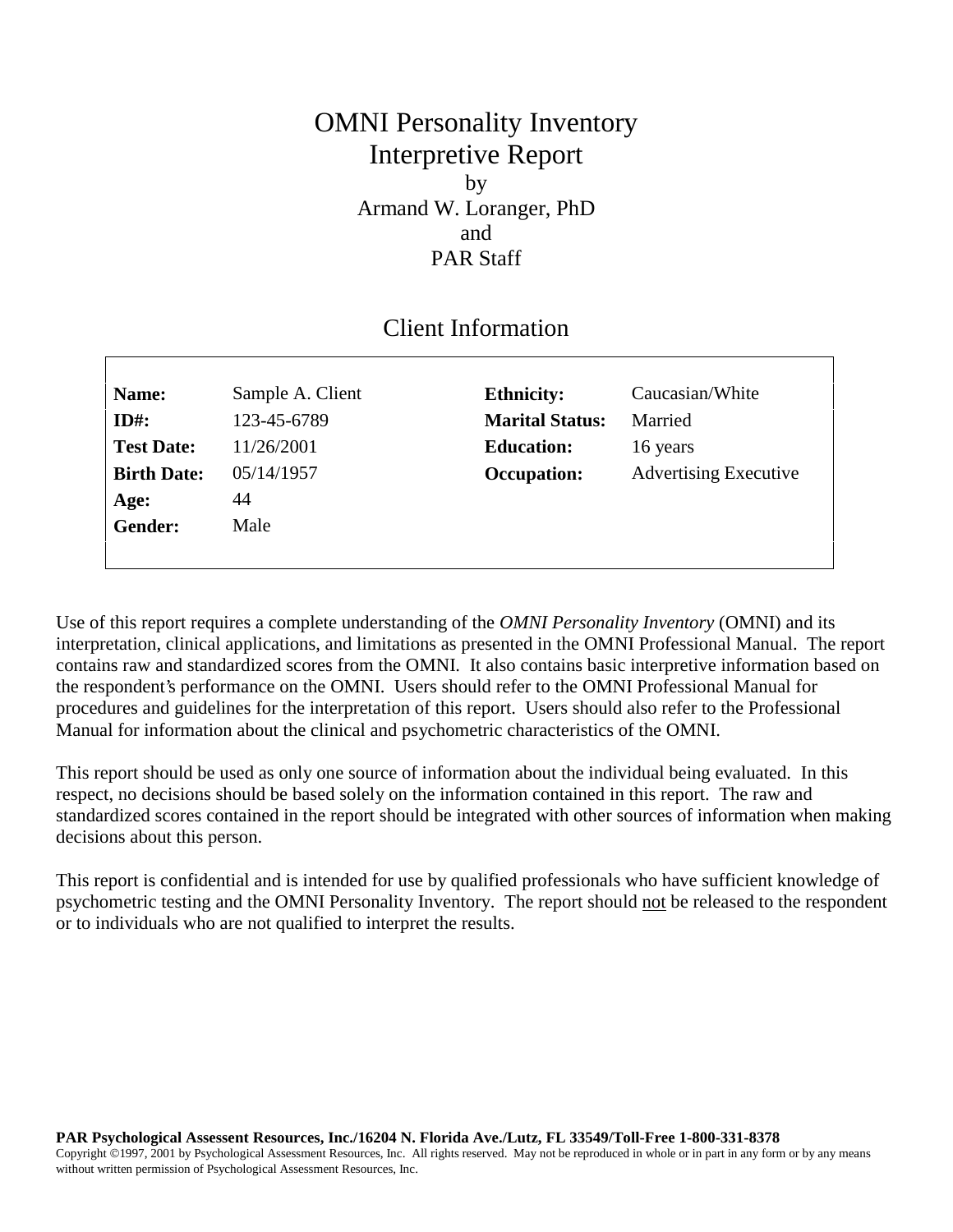## **Use of the OMNI Interpretive Report**

The OMNI is a self-report inventory designed to assess both normal and abnormal personality traits. The results may provide a description of the individual's normal personality and personality abnormalities. The information presented in this report is based on the individual's responses to the OMNI. *T* scores for each of the OMNI scales are standardized scores having a mean of 50 and a standard deviation of 10. The Normal scales and the Factor scales provide information about the individual's normal personality traits. These scales were designed to measure continuous dimensions of normal constructs and both low and high scores are meaningful. The Personality Disorder scales primarily assess personality disturbance. Higher *T* scores suggest personality pathology. *T* scores in the normative range on the Personality Disorder scales only suggest the absence of personality disorder symptomatology, and do not necessarily reflect adaptive functioning.

There may be cases where apparently inconsistent statements about the respondent appear in the report. These inconsistencies reflect the limitations of the current *DSM-IV* diagnostic system for personality disorders as well as the complexity of normal personality. Some inconsistent statements should be expected. Such inconsistencies should be resolved by examining the more specific OMNI scales and other clinical information about the respondent.

Procedures related to the interpretation of omitted items, the use of cutoff scores, and the use of normative tables are discussed in the Professional Manual. *T* scores are based on the OMNI standardization sample of 1,000 adults. Personality is only one of many relevant domains of functioning. Therefore, the information in this report should be integrated with other information (e.g., intellectual assessment, psychosocial assessment, and medical history) in order to obtain a comprehensive evaluation of the respondent.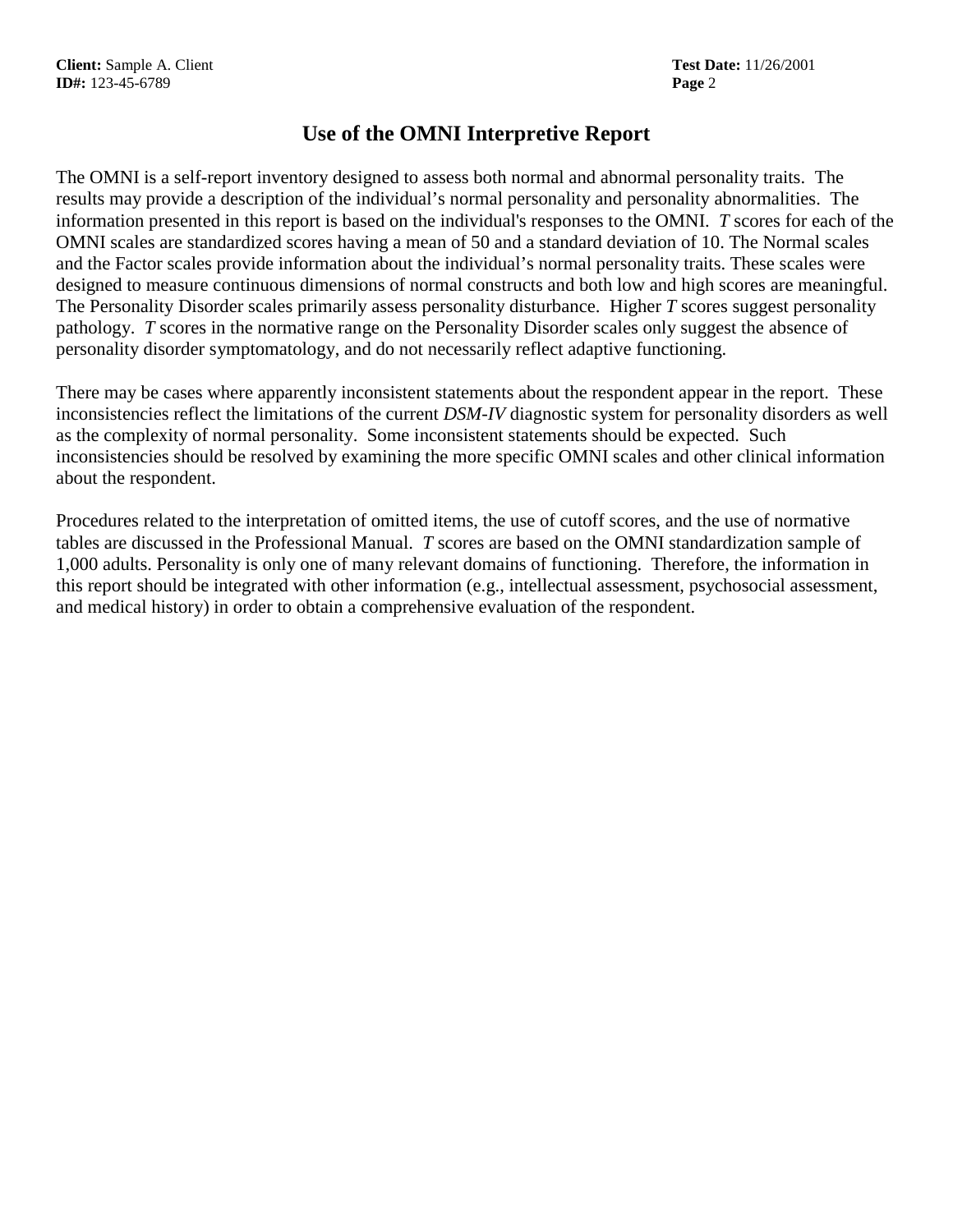### **Summary of OMNI Scale Elevations**

A basic step of OMNI scale interpretation is the examination of the normal and abnormal scales. Personality style can be assessed with the Normal scales and the Factor scores. Higher *T* scores reflect greater levels of the personality dimension, whereas low *T* scores reflect lower levels of the personality dimension. *T* scores less than 35 reflect Low amounts of the trait. *T* scores from 35 to 44 represent Low Average range of the trait. *T* scores from 45 to 55 reflect an Average range of the trait. Scores from 56 to 65 reflect High Average levels of the trait assessed. And *T* scores equal to or greater than 66 represent High levels of the personality trait. Elevated Personality Disorder scales reflect greater levels of abnormal personality traits. The primary cutoff score for the Personality Disorder scales is two standard deviations above the normative mean, or a raw score that corresponds to a *T* score of 70. Using the OMNI standardization sample as the reference base, *T* scores at or above 70 suggest clinically significant personality dysfunction. There is no claim that these scales by themselves should be used to make the psychiatric diagnosis of a personality disorder. Extreme elevations on a scale, however, do increase the likelihood that an individual may have the particular disorder assessed by the scale. This report contains interpretive statements for every Personality Disorder scale that is within the clinically significant range. Clinical judgment and knowledge of the psychometric properties of each OMNI scale should guide the application of cutoff scores. In addition to elevated OMNI scales, interpretation should also include corroborating evidence from referral information, data from other tests, behavioral observations, or reports from significant others.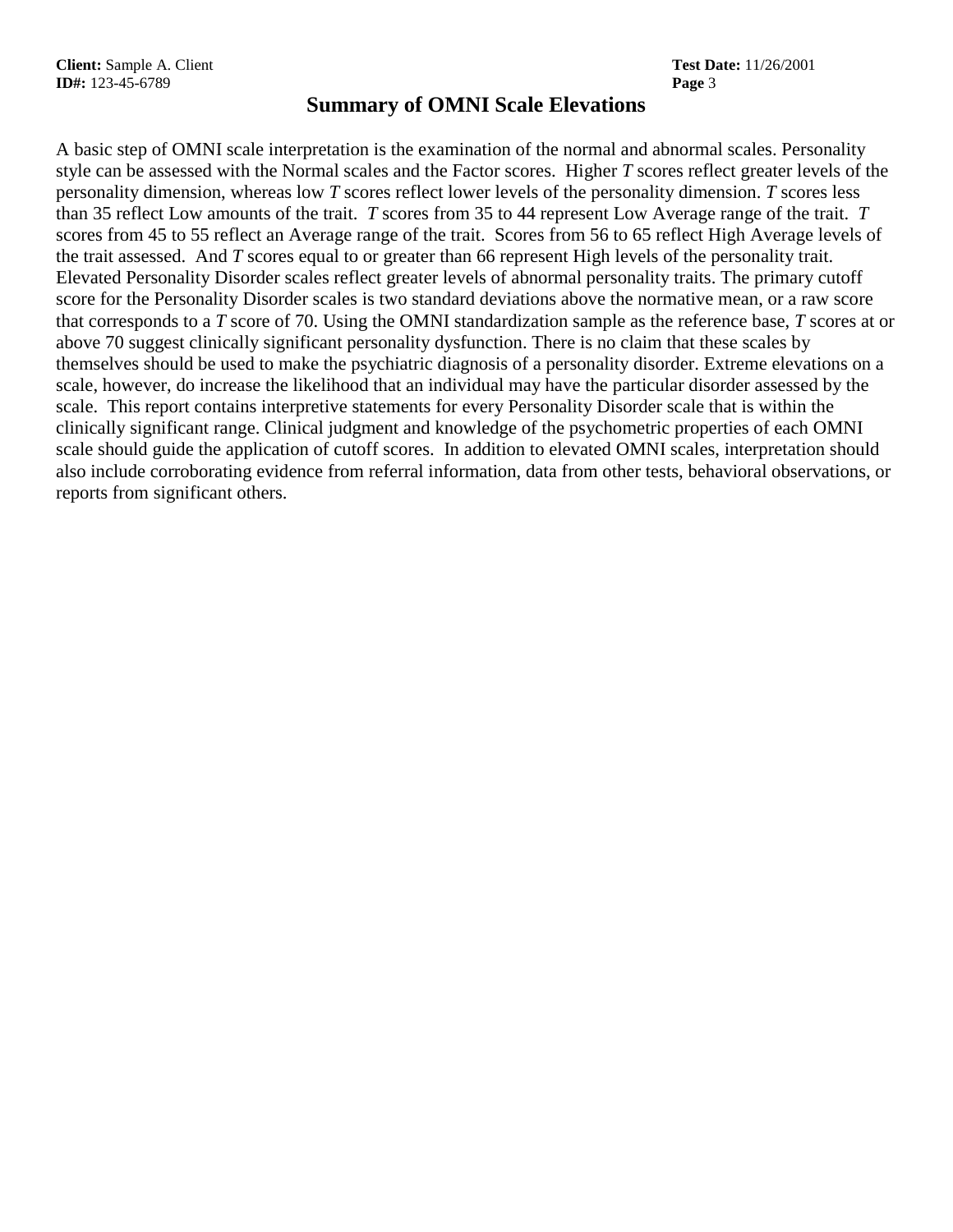# **OMNI Score Summary Table**

| <b>Scale</b>                           | <b>Raw Score</b> | <b>T</b> Score | <b>Missing/Total</b> |
|----------------------------------------|------------------|----------------|----------------------|
| <b>Validity scales</b>                 |                  |                |                      |
| Omitted Items (?)                      | $\boldsymbol{0}$ |                |                      |
| Variable Response Inconsistency (VRIN) | $\mathbf{0}$     | 45             |                      |
| Current Distress (CD)                  | 102              | 66             |                      |
| <b>Normal scales</b>                   |                  |                |                      |
| Aestheticism $(AE)$                    | 31               | 43             |                      |
| Ambition (AM)                          | 46               | 67             |                      |
| Anxiety (AN)                           | 33               | 55             |                      |
| Assertiveness (AS)                     | 40               | 59             |                      |
| Conventionality (CO)                   | 46               | 67             |                      |
| Depression (DE)                        | 31               | 57             |                      |
| Dutifulness (DU)                       | 49               | 69             |                      |
| Excitement (EC)                        | 33               | 56             |                      |
| Exhibitionism (EH)                     | 33               | 56             |                      |
| Energy (EN)                            | 47               | 65             |                      |
| Flexibility (FL)                       | 28               | 40             |                      |
| Hostility (HS)                         | 32               | 58             |                      |
| Impulsiveness (IM)                     | 29               | 48             |                      |
| Intellect $(IT)$                       | 31               | 47             |                      |
| Irritability (IR)                      | 34               | 56             |                      |
| Modesty (MD)                           | 26               | 37             |                      |
| Moodiness (MO)                         | 32               | 53             |                      |
|                                        | 43               | 56             |                      |
| Orderliness (OR)                       |                  |                |                      |
| Self-Indulgence (SI)                   | 18               | 47             |                      |
| Sincerity (SN)                         | 33               | 36             |                      |
| Sociability (SO)                       | 33               | 51             |                      |
| Self-Reliance (SR)                     | 33               | 44             |                      |
| Tolerance (TO)                         | 37               | 45             |                      |
| Trustfulness $(TR)$                    | 46               | 66             |                      |
| Warmth(WR)                             | 31               | 39             |                      |
| <b>Personality Disorder scales</b>     |                  |                |                      |
| Paranoid (PAR)                         | 26               | 60             |                      |
| Schizoid (SCH)                         | 20               | 49             |                      |
| Schizotypal (SCT)                      | 28               | 58             |                      |
| Antisocial (ANT)                       | 19               | 59             |                      |
| Borderline (BOR)                       | 28               | 60             |                      |
| Histrionic (HIS)                       | 36               | 64             |                      |
| Narcissistic (NAR)                     | 42               | 71             |                      |
| Avoidant (AVD)                         | 24               | 56             |                      |
| Dependent (DEP)                        | 23               | 57             |                      |
| Obsessive-Compulsive (OBC)             | 37               | $71\,$         |                      |
| <b>Factor scales</b>                   |                  |                |                      |
| Agreeableness (AGRE)                   | 291              | 44             |                      |
| Conscientiousness (CONC)               | 215              | 72             |                      |
| Extraversion (EXTR)                    | 459              | 44             |                      |
| Narcissism (NARC)                      | 337              | 69             |                      |
| Neuroticism (NEUR)                     | 319              | 55             |                      |
| Openness (OPEN)                        | 117              | 37             |                      |
| Sensation Seeking (SENS)               | 472              | 60             |                      |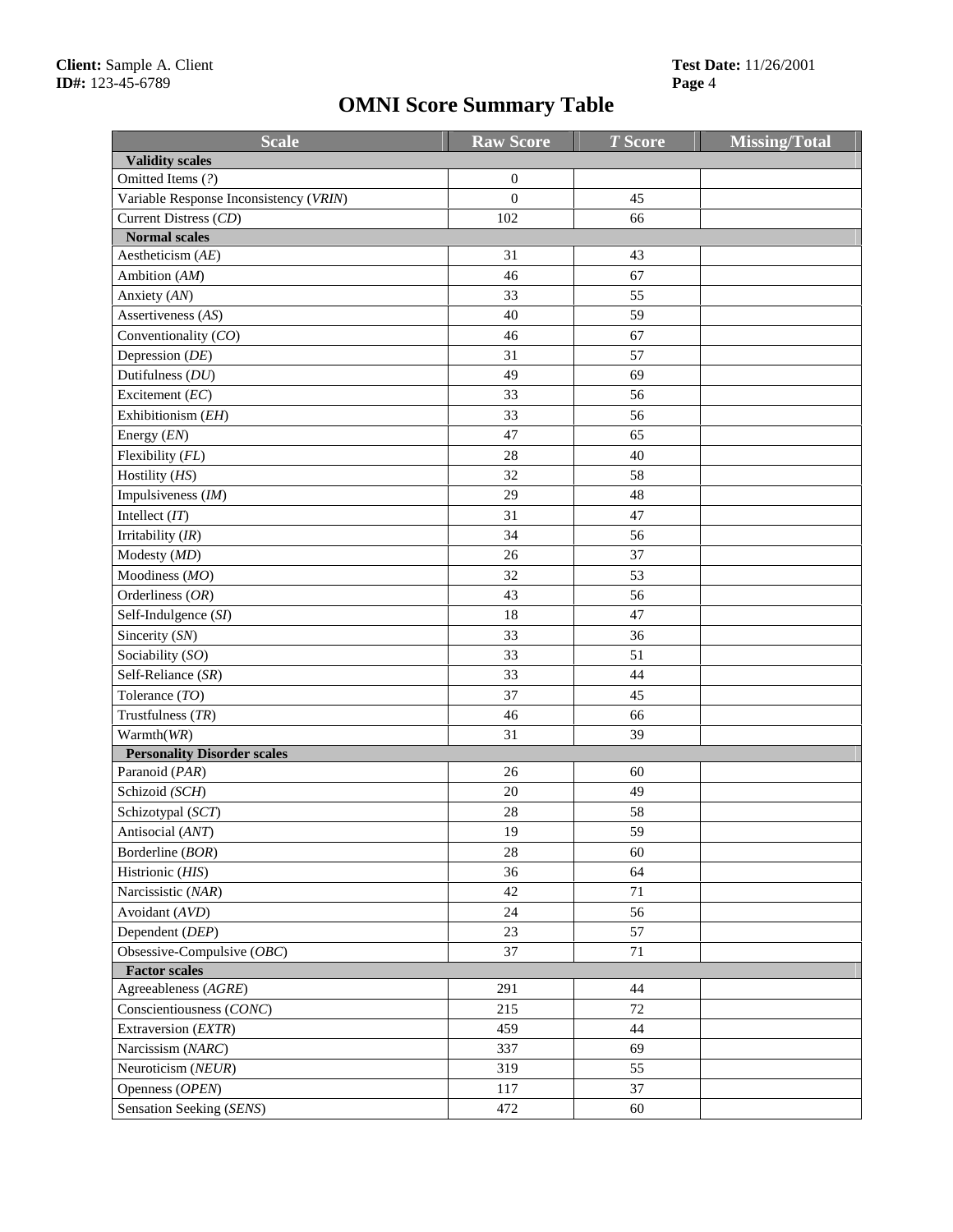

## **Normal Scales**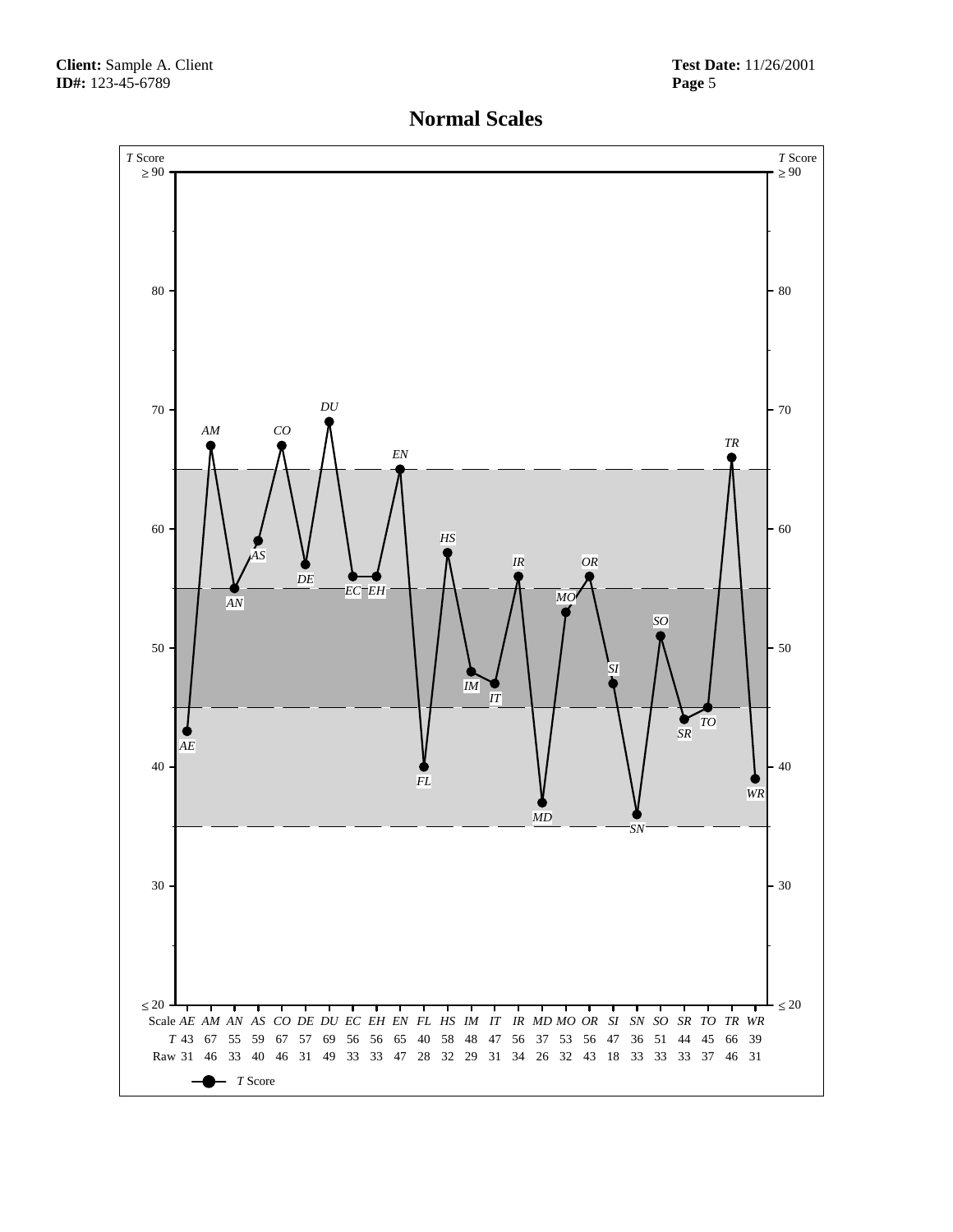

# **Validity and Personality Disorder Scales**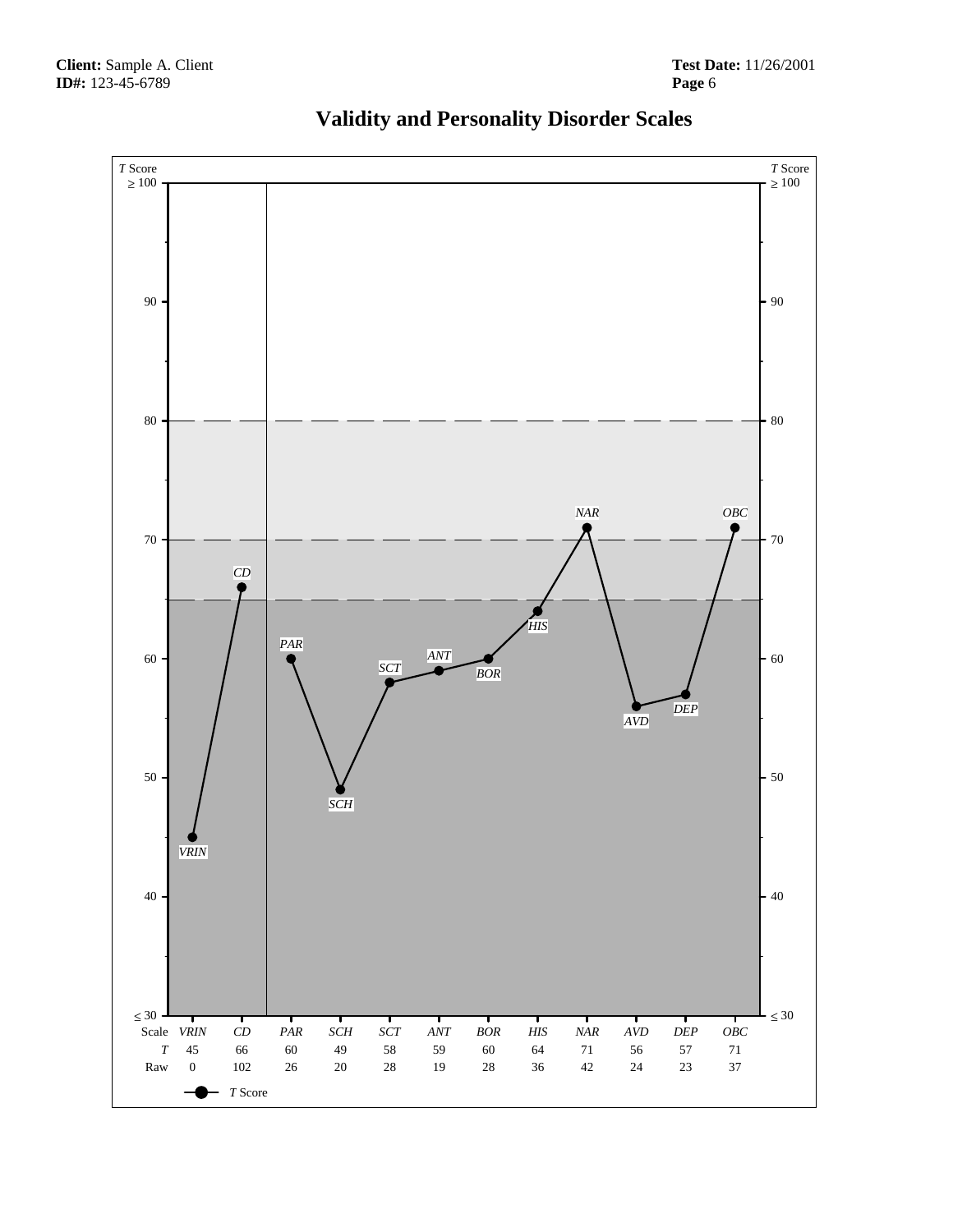

## **Factor Scales**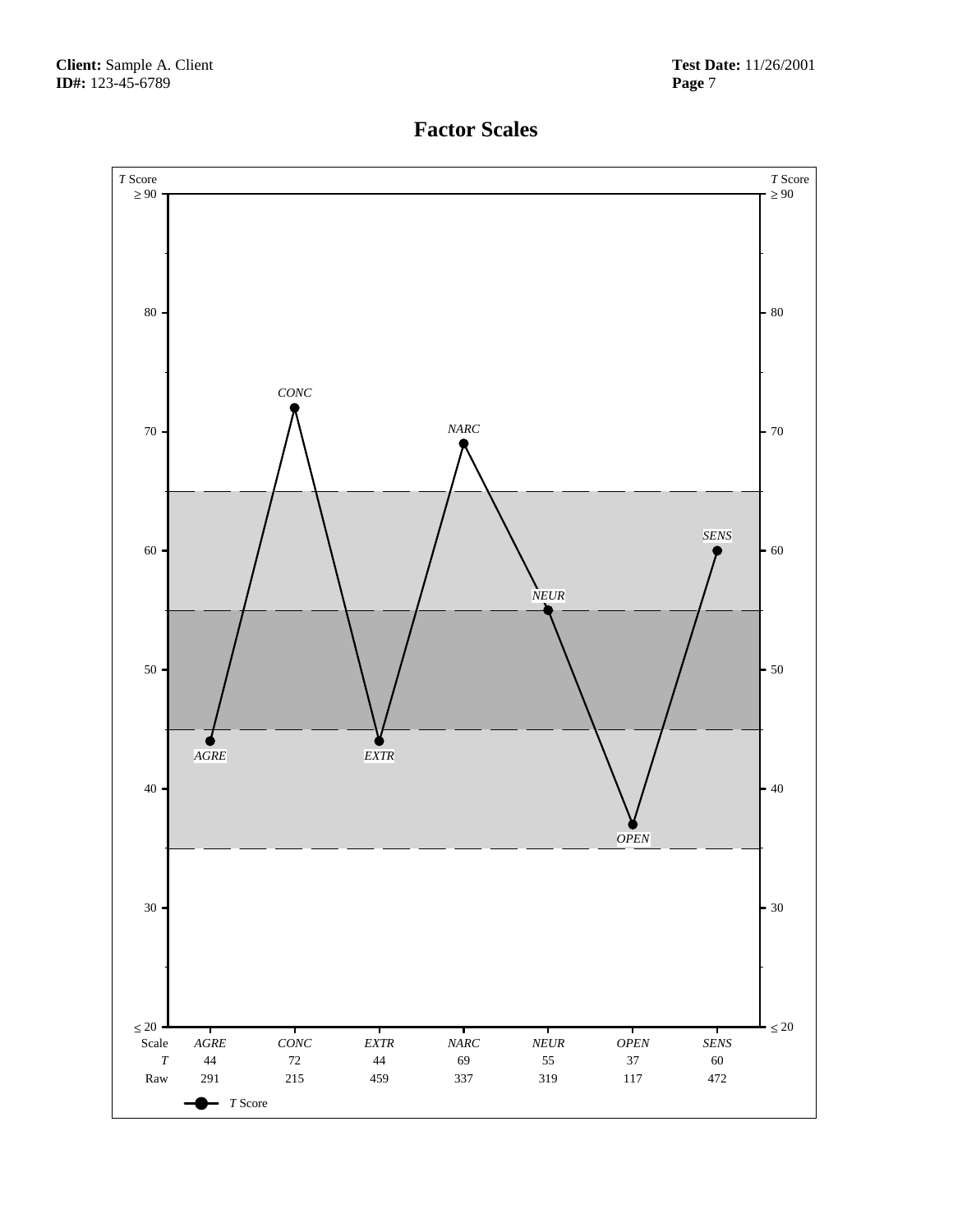### **Interpretive Report Statements**

#### **Validity Scales**

The respondent appears to have answered the items in a consistent manner. The respondent reported that he did not experience a significant amount of distress during the past week.

#### **Normal Scales**

#### Emotional Experience

Sample experiences an average level of anxiety, tension, and concern about the future. He tends to be somewhat unhappy, discouraged, and pessimistic. He is also inclined to have low self-esteem. At times, he can be somewhat moody, but no more so than most people. Sample is often irritable, impatient, and easily annoyed. He is likely to have a low frustration tolerance. He sometimes becomes bored and looks for excitement and stimulation.

#### Interpersonal Relations

Sample seeks out people and enjoys meeting and talking to them to an average extent. He has a strong belief in the essential goodness and sincerity of people. He tends to be disingenuous and deceitful, and he is inclined to use or exploit others. He tends to be emotionally distant, unaffectionate, and unempathic. He tends to call attention to himself with his appearance and behavior. He is somewhat inclined to be boastful, conceited, and self-important. He is somewhat inclined to give orders, express opinions, disagree or argue with others, and stand up for his rights. He tends to be somewhat critical of others, and to demean and offend them.

#### Impulse Control

Sample displays about an average amount of caution, deliberation, and concern for the consequences of his actions. He shows about an average amount of self-control regarding most behaviors like eating, drinking, spending, or sex.

#### Social Values

Sample has a conspicuous amount of drive, motivation, and a desire to surpass others with his accomplishments. He is exceptionally reliable, steadfast, and responsible. It is very likely that he favors traditional or conservative social values. He is about as tolerant of cultural diversity and other points of view as the average person is.

#### Cultural Values

Sample is likely to demonstrate little interest in the arts or scenic beauty. His intellectual curiosity and pursuit of knowledge is similar to that of the average person.

#### Behavioral Style

Sample is somewhat busier, more active, and energetic than most people are. He is also inclined to be rigid, inflexible, and stubborn. He is apt to be neat, organized, and thorough. He tends to be somewhat helpless, and he sometimes depends on others for assistance and support.

#### **Personality Disorder Scales**

Sample may have an exaggerated sense of self-importance, sometimes reflected in arrogant, haughty behavior. He has an excessive need for admiration and recognition, and a conviction that he is special, unique, and the object of envy. Furthermore, he may be envious of other people, and he prefers to associate with famous or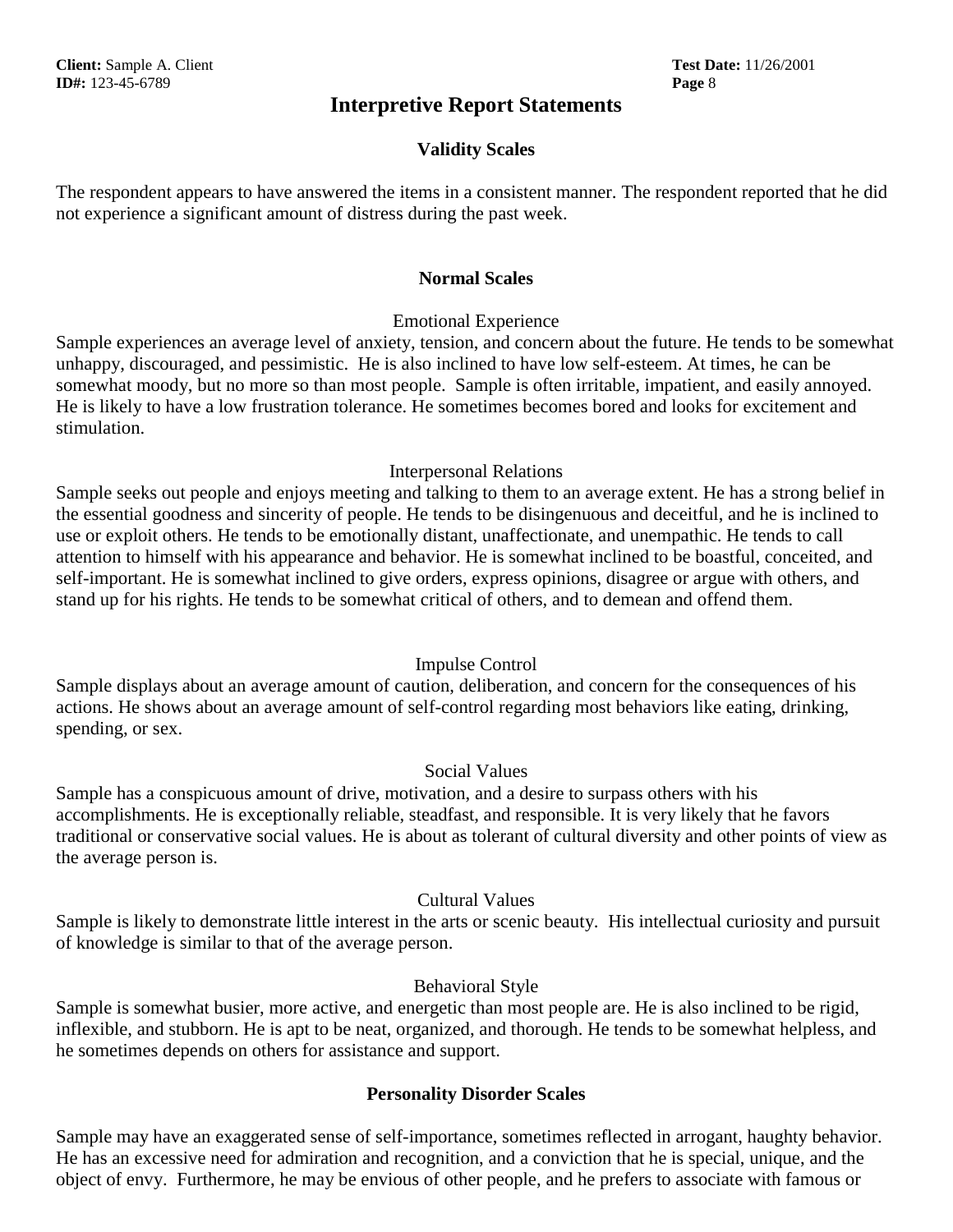**Client:** Sample A. Client **Test Date:** 11/26/2001 **ID#:** 123-45-6789 **Page** 9

powerful people to enhance his own status. Sample may underestimate or devalue other people to inflate his own self-worth. He expects privileged or special treatment and automatic compliance with his requests. He lacks empathy, disregards the needs and feelings of others, and may also try to use and exploit others. He is intolerant of criticism and is humiliated by it. Typically, he has a grandiose fantasy life centered on issues such as fame, success, power, brilliance, and ideal love.

Sample is likely to be very orderly, organized, and given to careful planning. At times, he may be preoccupied with details to the extent that he loses sight of the main purpose of the activity he is performing. His need for perfection significantly delays or prevents the completion of tasks, and is often associated with excessive checking for errors. Sample is stubborn and reluctant to delegate tasks unless they are done exactly as he prescribes. He is so devoted to work, even when economically unnecessary, that he spends little or no time pursuing friendships or leisure activities. Sample is often overly conscientious and scrupulous, as well as rigid about morals, ethics, rules, and matters of right or wrong. He may be miserly, and reluctant to discard worthless items, even when the items have no sentimental value. He also may be somewhat emotionally constricted, overly controlled, and formal or stilted in his demeanor.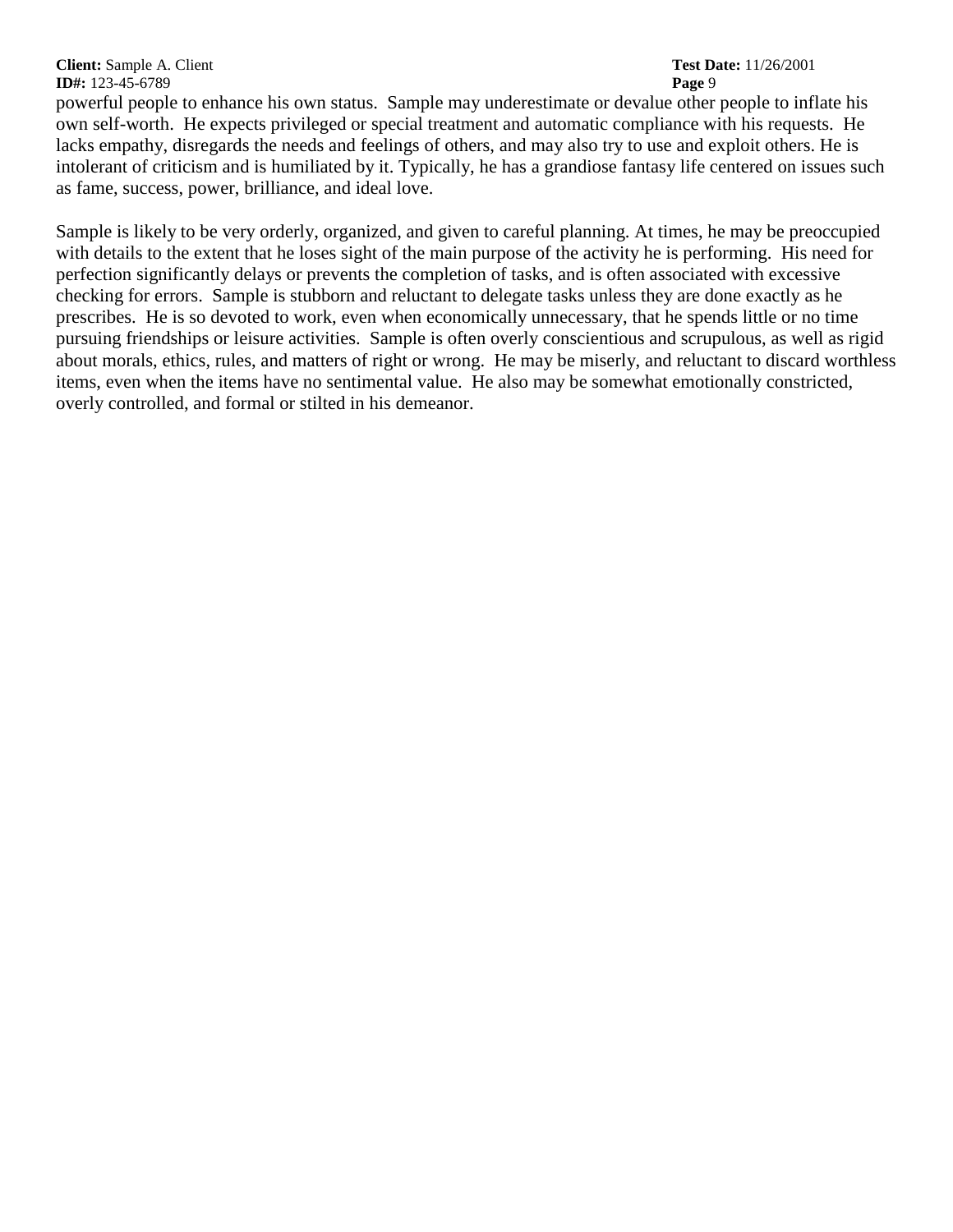# **Factor Structure of the OMNI**

| <b>Scale</b>                     | <b>T</b> Score |  |
|----------------------------------|----------------|--|
| Agreeableness (AGRE)             | 44             |  |
| Anxiety $(AN)$ (-)               | 55             |  |
| Depression $(DE)$ (-)            | 57             |  |
| Flexibility (FL)                 | 40             |  |
| Hostility $(HS)$ (-)             | 58             |  |
| Irritability $(IR)$ (-)          | 56             |  |
| Moodiness $(MO)$ (-)             | 53             |  |
| Trustfulness $(TR)$              | 66             |  |
| Paranoid $(PAR)$ (-)             | 60             |  |
| <b>Conscientiousness (CONC)</b>  | 72             |  |
| Ambition (AM)                    | 67             |  |
| Dutifulness $(DU)$               | 69             |  |
| Orderliness $(OR)$               | 56             |  |
| Obsessive-Compulsive (OBC)       | 71             |  |
| <b>Extraversion (EXTR)</b>       | 44             |  |
| Sociability (SO)                 | 51             |  |
| Trustfulness $(TR)$              | 66             |  |
| Warmth(WR)                       | 39             |  |
| Avoidant $(AVD)$ (-)             | 56             |  |
| Obsessive-Compulsive $(OBC)$ (-) | 71             |  |
| Paranoid $(PAR)$ (-)             | 60             |  |
| Schizoid (SCH) (-)               | 49             |  |
| Schizotypal (SCT) (-)            | 58             |  |
| Narcissism (NARC)                | 69             |  |
| Ambition (AM)                    | 67             |  |
| Assertiveness (AS)               | 59             |  |
| Exhibitionism (EH)               | 56             |  |
| Modesty $(MD)$ (-)               | 37             |  |
| Sincerity $(SN)$ (-)             | 36             |  |
| Histrionic (HIS)                 | 64             |  |
| Narcissistic (NAR)               | 71             |  |
| Neuroticism (NEUR)               | 55             |  |
| Anxiety (AN)                     | 55             |  |
| Depression (DE)                  | 57             |  |
| Energy $(EN)$ (-)                | 65             |  |
| Moodiness (MO)                   | 53             |  |
| Self-Reliance $(SR)$ (-)         | 44             |  |
| Avoidant (AVD)                   | 56             |  |
| Borderline (BOR)                 | 60             |  |
| Dependent (DEP)                  | 57             |  |
| <b>Openness (OPEN)</b>           | 37             |  |
| Aestheticism $(AE)$              | 43             |  |
| Conventionality $(CO)(-)$        | 67             |  |
| Intellect $(IT)$                 | 47             |  |
| Tolerance (TO)                   | 45             |  |
| <b>Sensation Seeking (SENS)</b>  | 60             |  |
| Excitement $(EC)$                | 56             |  |
| Impulsiveness $(IM)$             | 48             |  |
| Self-Indulgence (SI)             | 47             |  |
| Antisocial (ANT)                 | 59             |  |
| Borderline (BOR)                 | 60             |  |
| Histrionic (HIS)                 | 64             |  |
| Narcissistic (NAR)               | $71\,$<br>58   |  |
| Schizotypal (SCT)                |                |  |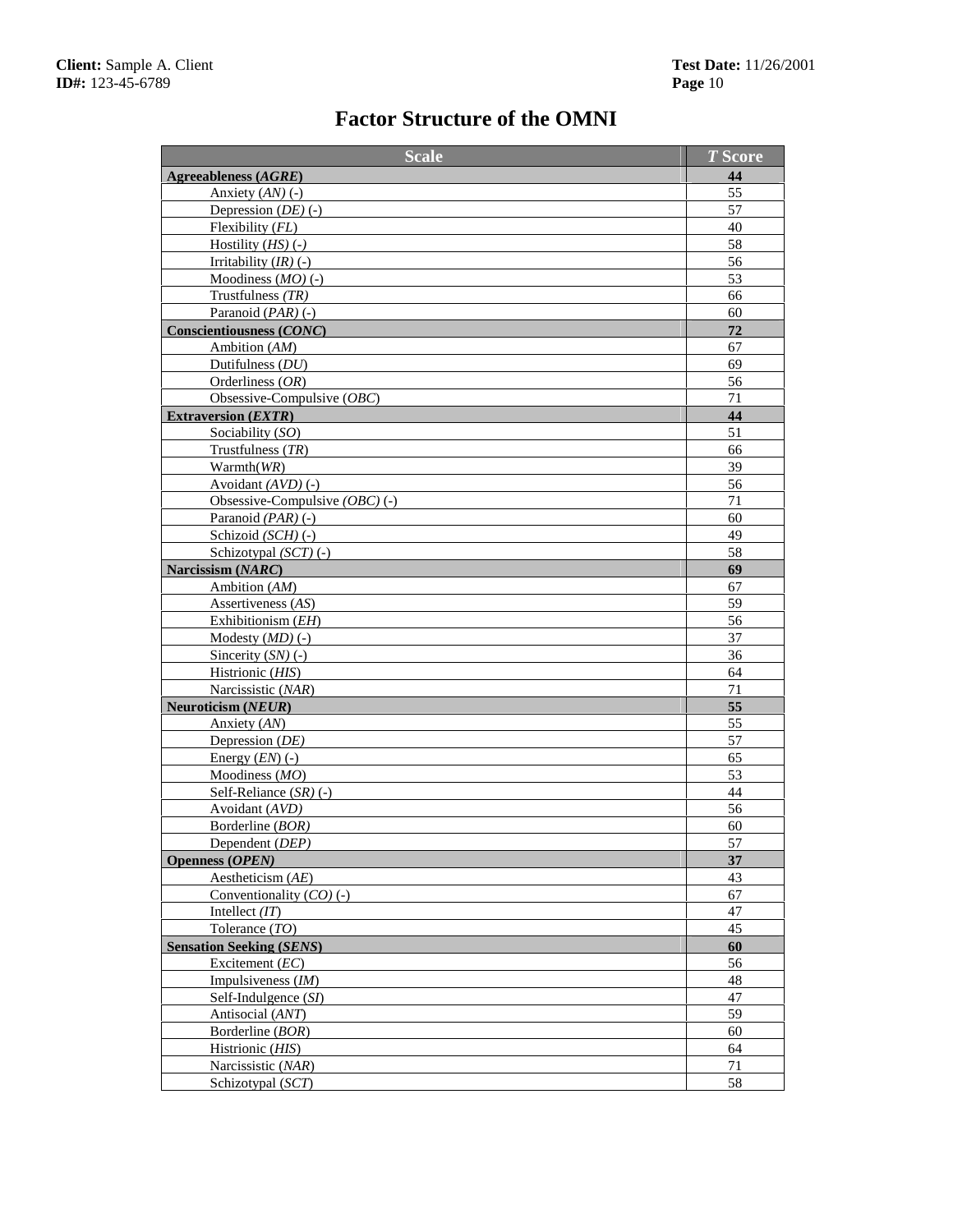## **Critical Item Summary**

| Item No. | <b>Response</b>                            | <b>Critical Item</b>                 |
|----------|--------------------------------------------|--------------------------------------|
|          | <b>Suicidal and Self-Damaging Behavior</b> |                                      |
| 73.      | 7 - Definitely Disagree                    | [Item text removed from this report] |
| 103.     | 7 - Definitely Disagree                    |                                      |
| 135.     | 7 - Definitely Disagree                    |                                      |
|          | <b>Substance Abuse</b>                     |                                      |
| 17.      | 5 - Probably Disagree                      |                                      |
| 225.     | 7 - Never                                  |                                      |
| 262.     | 7 - Never                                  |                                      |
| 284.     | 7 - Never                                  |                                      |
| 313.     | 6 - Very Rarely                            |                                      |
|          | <b>Mood and Anxiety Disturbances</b>       |                                      |
| 82.      | 4 - Possibly Agree                         |                                      |
| 147.     | 5 - Probably Disagree                      |                                      |
| 160.     | 5 - Probably Disagree                      |                                      |
| 184.     | 4 - Possibly Agree                         |                                      |
| 240.     | 4 - Occasionally                           |                                      |
| 244.     | 4 - Occasionally                           |                                      |
| 274.     | 4 - Occasionally                           |                                      |
| 319.     | 5 - Rarely                                 |                                      |
| 341.     | 3 - Frequently                             |                                      |
|          | <b>Anger and Impulsiveness</b>             |                                      |
| 36.      | 5 - Probably Disagree                      |                                      |
| 76.      | 5 - Probably Disagree                      |                                      |
| 85.      | 5 - Probably Disagree                      |                                      |
| 125.     | 7 - Definitely Disagree                    |                                      |
| 201.     | 7 - Never                                  |                                      |
| 210.     | 4 - Occasionally                           |                                      |
| 255.     | 7 - Never                                  |                                      |
| 278.     | 4 - Occasionally                           |                                      |
| 287.     | 6 - Very Rarely                            |                                      |
| 302.     | 4 - Occasionally                           |                                      |
| 306.     | 6 - Very Rarely                            |                                      |
|          | <b>Dishonesty</b>                          |                                      |
| 252.     | 4 - Occasionally                           |                                      |
| 272.     | 4 - Occasionally                           |                                      |

OMNI Critical Items should be interpreted cautiously. Use of the Critical Items is only one of several levels of scale interpretation. See the OMNI Professional Manual for additional guidelines for the use of the Critical Items.